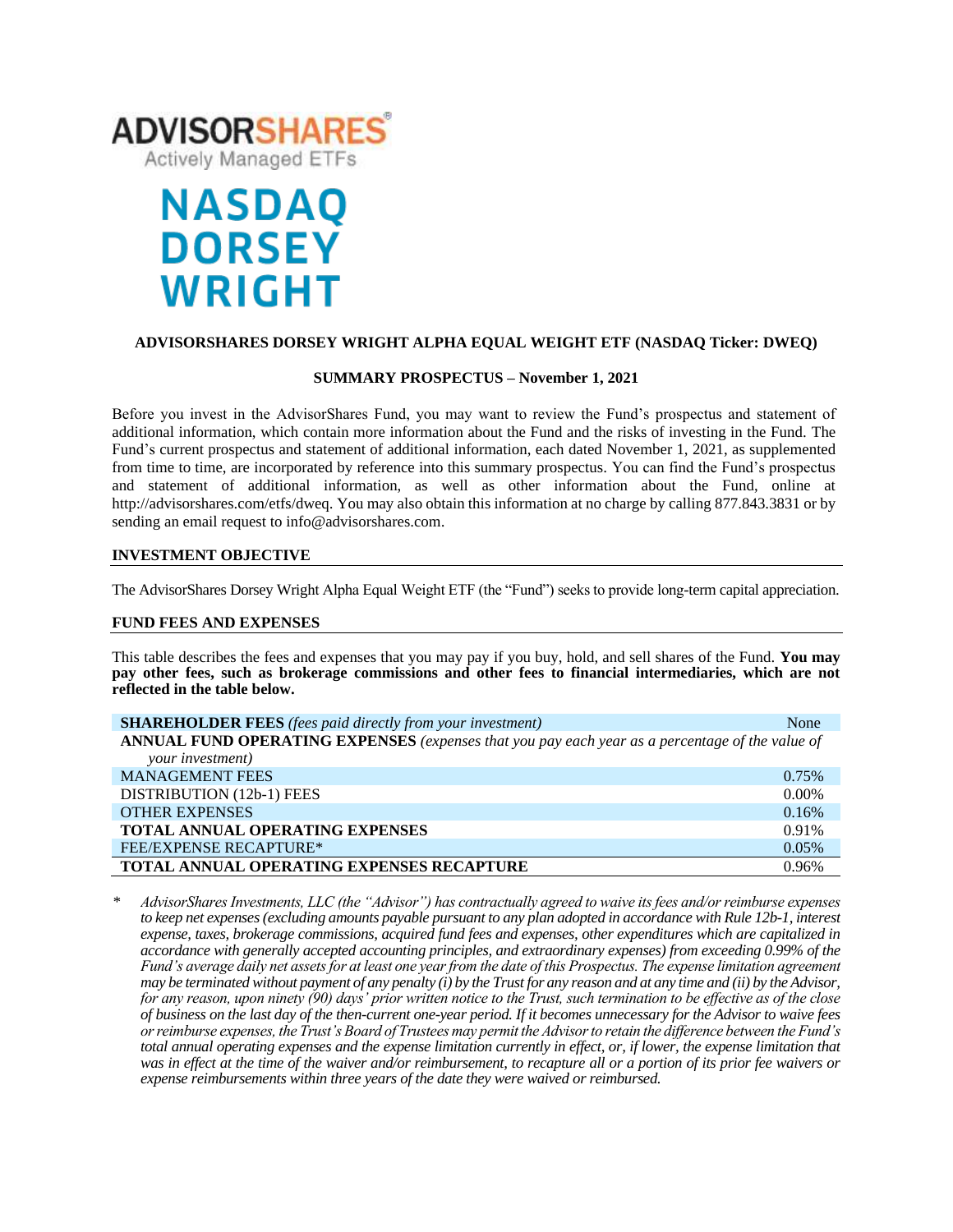## **EXAMPLE**

This Example is intended to help you compare the cost of investing in the shares of the Fund with the cost of investing in other funds. This Example does not take into account brokerage commissions and other fees to financial intermediaries that you may pay when purchasing or selling shares of the Fund. If these fees were included, your costs would be higher.

The Example assumes that you invest \$10,000 in the Fund for the time periods indicated and then sell all of your shares at the end of those periods. The Example also assumes that your investment has a 5% return each year and that the Fund's operating expenses remain the same. Although your actual costs may be higher or lower, based on these assumptions your costs would be:

|                                                           |      |       |       | 1 YEAR 3 YEARS 5 YEARS 10 YEARS |
|-----------------------------------------------------------|------|-------|-------|---------------------------------|
| <b>AdvisorShares Dorsey Wright Alpha Equal Weight ETF</b> | \$98 | \$295 | \$509 | \$1,124                         |
|                                                           |      |       |       |                                 |

### **PORTFOLIO TURNOVER**

The Fund pays transaction costs, such as commissions, when it buys and sells securities (or "turns over" its portfolio). A higher portfolio turnover rate may indicate higher transaction costs and may result in higher taxes when Fund shares are held in a taxable account. These costs, which are not reflected in Total Annual Operating Expenses or in the Example, affect the Fund's performance. This rate excludes the value of portfolio securities received or delivered as a result of in-kind creations or redemptions of the Fund's shares. During the most recent fiscal year ended June 30, 2021, the Fund's portfolio turnover rate was 372% of the average value of its portfolio.

## **PRINCIPAL INVESTMENT STRATEGIES**

The Fund is an actively managed exchange-traded fund ("ETF") that seeks to achieve its investment objective by investing in a concentrated portfolio of U.S. equity securities selected from a universe of the largest 1,000 U.S. equity securities based on market capitalization.

The Advisor allocates the Fund's portfolio using research from a disciplined and quantitative proprietary model (the "U.S. Equal Weight Model") developed by Dorsey, Wright and Associates, LLC ("DWA"). The U.S. Equal Weight Model utilizes a two-factor approach to invest generally in the top-ranked 40-50 large-cap equity securities on an equal-weighted basis. In constructing the model, industry sectors are first measured and ranked based on their relative strength, and individual equity securities are then selected from the top three sectors. The individual securities selections are also based on relative strength, with securities demonstrating both a buy or bullish signal and rising price momentum ranked higher by the model. The Fund's portfolio is rebalanced monthly and may experience high turnover.

The Fund's investment focus follows a core philosophy of relative strength. Relative strength investing involves buying securities that have appreciated in price more than the other securities in the investment universe and holding those securities until they underperform. The strategy is entirely based on market movement of the securities and there is no company fundamental data involved in the analysis. The Advisor's process is systematic and removes emotion from the day-to-day decision making. In implementing the strategy, stock selection is strictly based on identifying the highest ranked securities as measured by the relative strength investment process.

The Fund also may invest in repurchase agreements.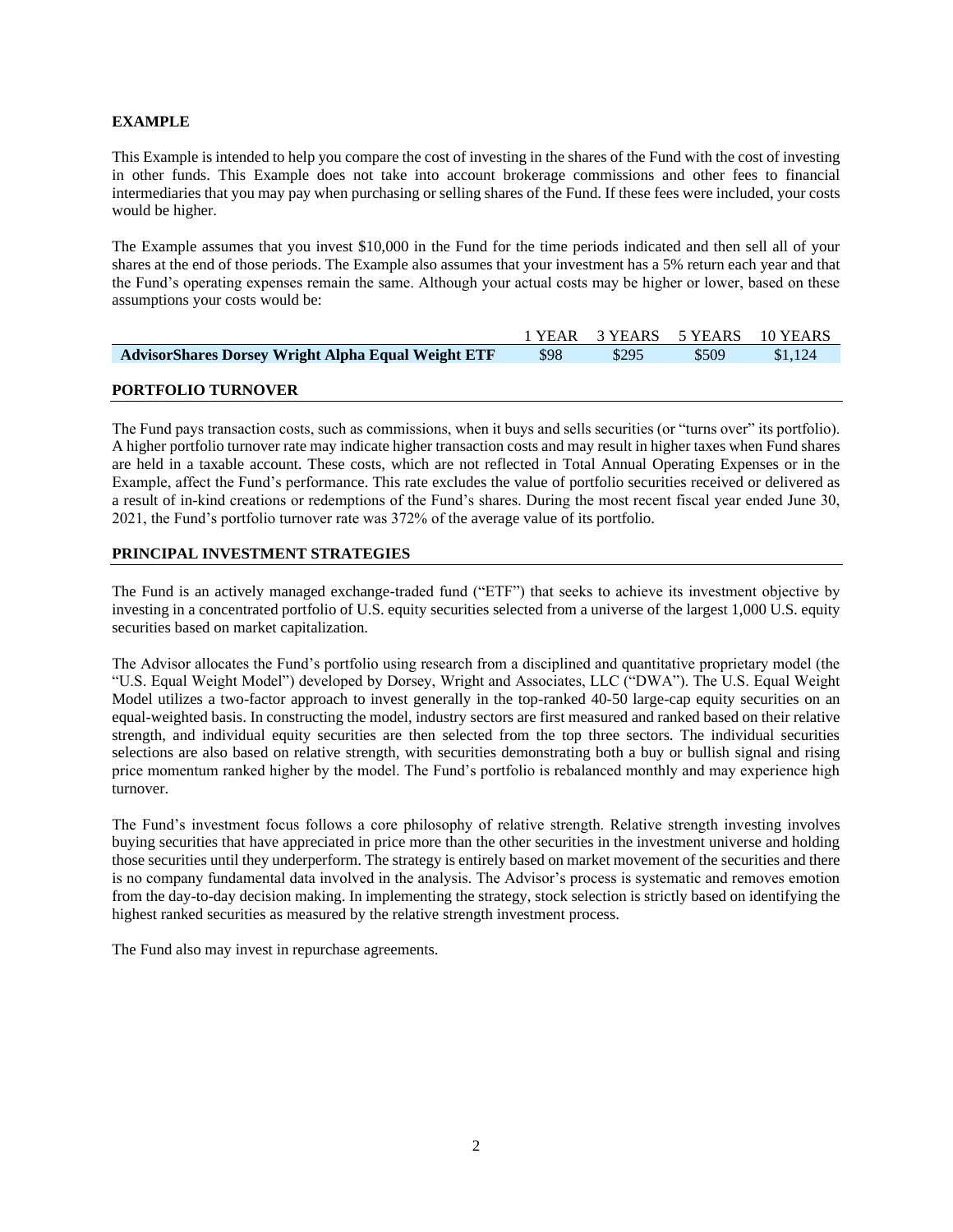#### **PRINCIPAL RISKS OF INVESTING IN THE FUND**

The Fund is subject to a number of risks, described below, that may affect the value of its shares including the possible loss of money. As with any fund, there is no guarantee that the Fund will achieve its investment objective.

**Equity Risk.** The prices of equity securities rise and fall daily. These price movements may result from factors affecting individual issuers, industries or the stock market as a whole. In addition, equity markets tend to move in cycles which may cause stock prices to fall over short or extended periods of time.

**ETF Market Risk.** In stressed market conditions, the market for certain ETF shares may become less liquid in response to deteriorating liquidity in the markets for the ETF's underlying portfolio holdings. This adverse effect on liquidity for the ETF's shares in turn can lead to differences between the market price of the ETF's shares and the underlying value of those shares. In addition, there are a limited number of institutions that act as authorized participants. If these institutions exit the business or are, for any reason, unable to process creation and/or redemption orders with respect to the Fund, or purchase and sell securities in connection with creation and/or redemption orders, as applicable, and no other authorized participant steps forward to create or redeem, or purchase or sell securities, as applicable, Fund shares may trade at a premium or discount to their net asset value ("NAV") and possibly face operational issues such as trading halts and/or delisting. The absence of an active market in the Fund's shares could lead to a heightened risk of differences between the market price of the Fund's shares and the underlying value of those shares.

**Large-Capitalization Risk.** The large-cap segment of the market may underperform other segments of the equity market or the equity market as a whole. The underperformance of large-cap securities may cause the Fund's performance to be less than expected.

**Management Risk.** The Advisor continuously evaluates the Fund's holdings, purchases and sales with a view to achieving the Fund's investment objective. However, achievement of the stated investment objective cannot be guaranteed. The Advisor's judgment about the markets, the economy, or companies may not anticipate actual market movements, economic conditions or company performance, and these factors may affect the return on your investment.

**Market Risk.** Due to market conditions, the value of the Fund's investments may fluctuate significantly from day to day. Price fluctuations may be temporary or may last for extended periods. This volatility may cause the value of your investment in the Fund to decrease. Local, regional, or global events such as war, acts of terrorism, the spread of infectious illness or other public health issues, recessions, or other events could have a significant impact on the market generally and on specific securities. The market value of a security may also decline because of factors that affect a particular industry or industries, such as labor shortages or increased production costs and competitive conditions within an industry. Because of its link to the markets, an investment in the Fund may be more suitable for long-term investors who can bear the risk of short-term principal fluctuations, which at times may be significant.

**Portfolio Turnover Risk.** The Fund may experience relatively high portfolio turnover, which may result in increased transaction costs and performance that is lower than expected and potentially greater tax exposure.

**Repurchase Agreement Risk.** The Fund will be subject to credit risk with respect to the counterparties with which the Fund enters into repurchase agreements, including with respect to recovering or realizing on collateral.

**Sector Focus Risk.** When the Fund focuses its investments in a particular sector, financial, economic, business, and other developments affecting issuers in that sector will have a greater effect on the Fund than if it had not done so.

**Trading Risk.** Shares of the Fund may trade above or below their NAV. The trading price of the Fund's shares may deviate significantly from their NAV during periods of market volatility and, in such instances, you may pay significantly more or receive significantly less than the underlying value of the Fund's shares. There can be no assurance that an active trading market for the Fund's shares will develop or be maintained. In addition, trading in shares of the Fund may be halted because of market conditions or for reasons that, in the view of the NASDAQ Stock Market LLC (the "Exchange"), make trading in shares inadvisable.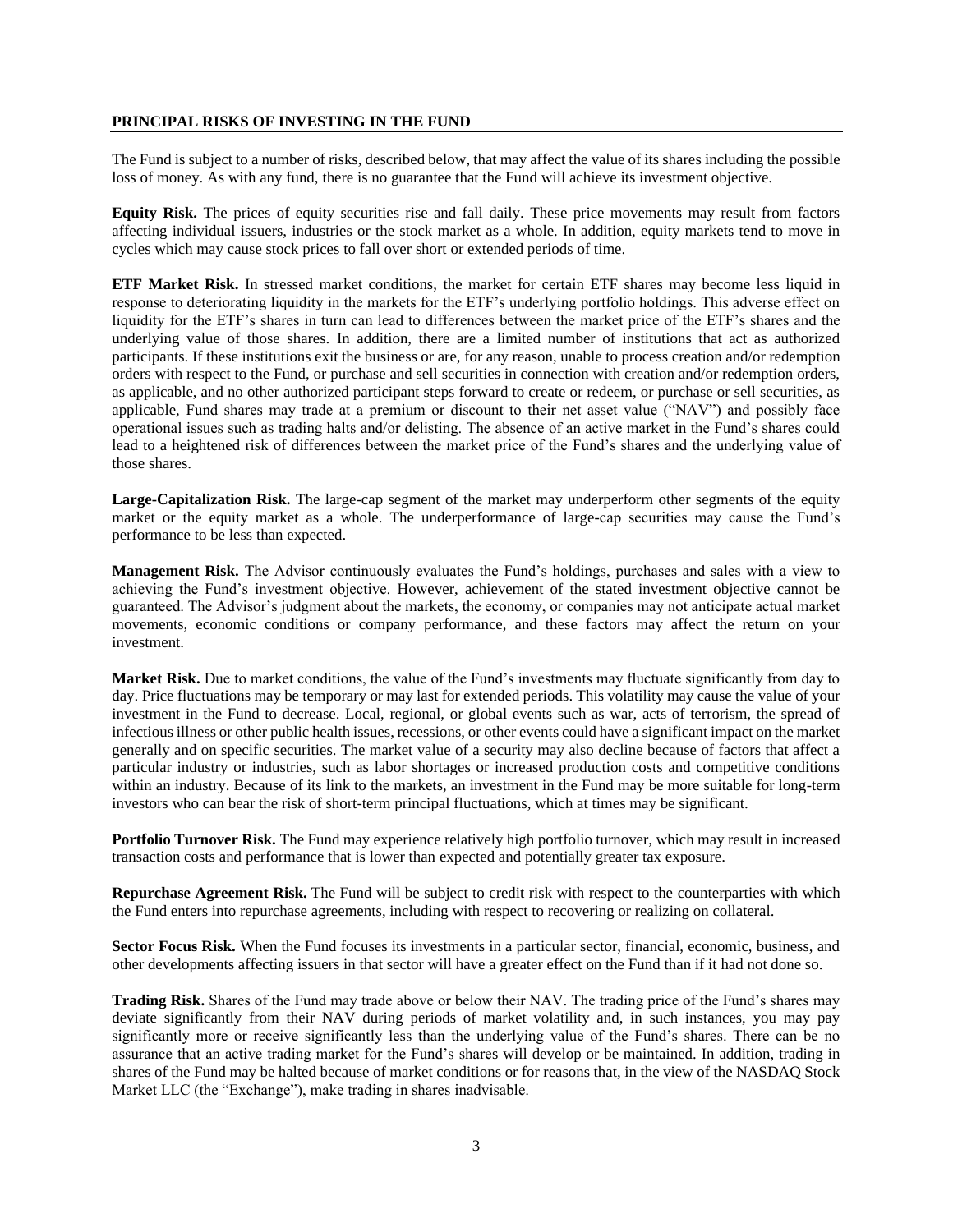## **FUND PERFORMANCE**

The bar chart and table that follow show how the Fund has performed on a calendar year basis and provide an indication of the risks of investing in the Fund. The table also shows how the Fund's performance compares to the S&P 500 Index, which is a broad-based, unmanaged measurement of changes in stock market conditions based on the average of 500 widely held common stocks. Both the bar chart and the table assume the reinvestment of all dividends and distributions. Past performance (before and after taxes) does not necessarily indicate how the Fund will perform in the future.

Updated performance information is available on the Fund's website at www.advisorshares.com.

### **Calendar Year Total Returns**



The Fund's year-to-date total return as of September 30, 2021 was -5.95%.

#### **Best and Worst Quarter Returns (for the period reflected in the bar chart above)**

|                       | Return    | <b>Quarter/Year</b> |
|-----------------------|-----------|---------------------|
| <b>Highest Return</b> | 17.90%    | /2020<br>30/2       |
| Lowest Return         | $-26.09%$ | 10/2020             |

## **AVERAGE ANNUAL TOTAL RETURNS FOR THE PERIODS ENDED DECEMBER 31, 2020**

|                                                                    |        | <b>Since Inception</b> |
|--------------------------------------------------------------------|--------|------------------------|
| ADVISORSHARES DORSEY WRIGHT ALPHA EQUAL WEIGHT ETF                 | 1 Year | (12/26/2019)           |
| <b>Return Before Taxes Based on NAV</b>                            | 11.16% | 10.61%                 |
| <b>Return After Taxes on Distributions</b>                         | 11.15% | 10.59%                 |
| Return After Taxes on Distributions and Sale of Fund Shares        | 6.60%  | 8.08%                  |
| S&P 500 Index (reflects no deduction for fees, expenses, or taxes) | 18.40% | 17.82%                 |

After-tax returns are calculated using the highest historical individual federal marginal income tax rates and do not reflect the impact of state and local taxes. Actual after-tax returns depend on your tax situation and may differ from those shown and are not relevant if you hold your shares through tax-advantaged arrangements, such as 401(k) plans or individual retirement accounts. In some cases the return after taxes may exceed the return before taxes due to an assumed tax benefit from any losses on a sale of Fund shares at the end of the measurement period.